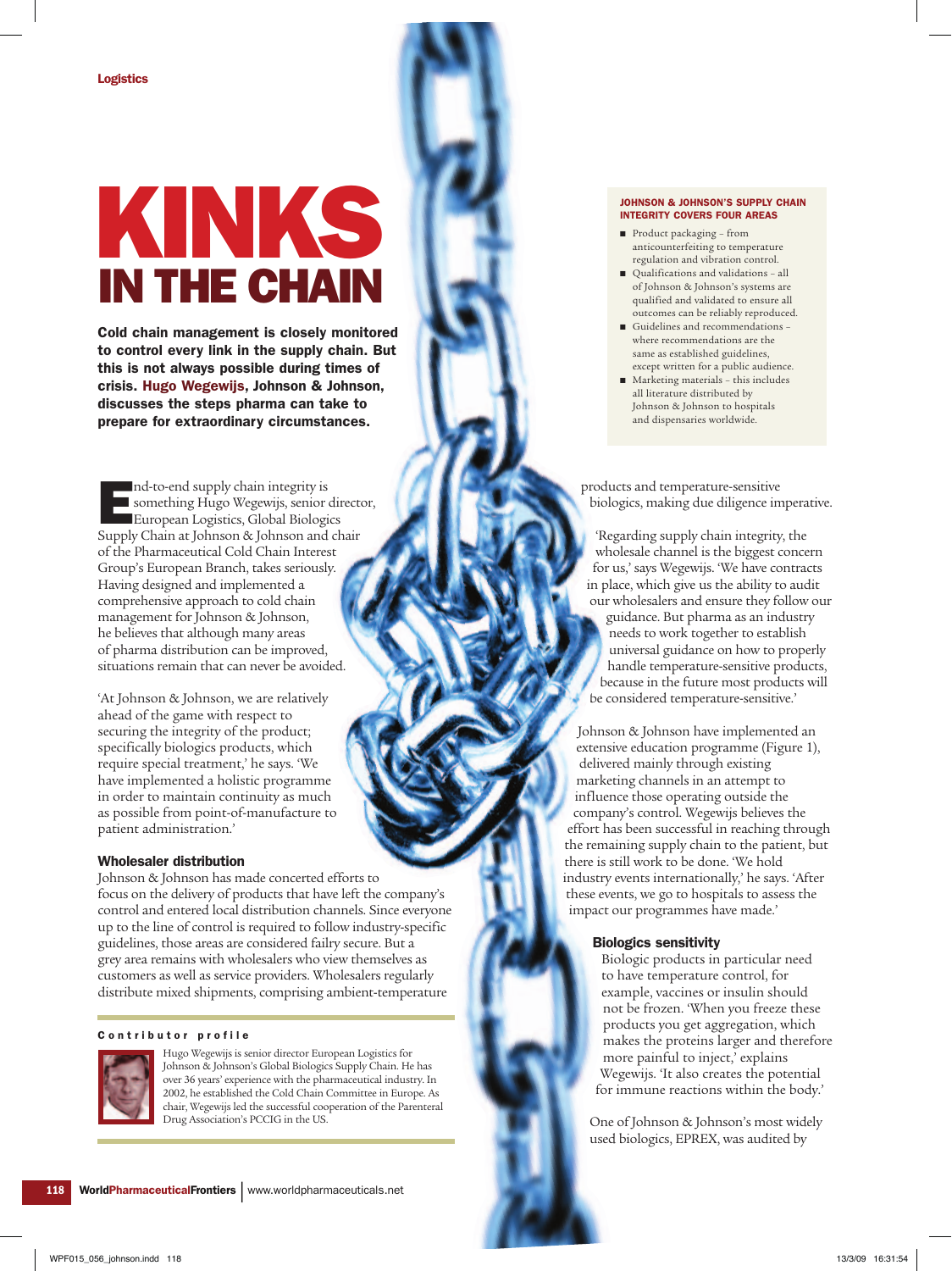Wegewijs and his team with disturbing results. Although EPREX is temperature-controlled and cannot be frozen, the bulk had been transported at an average level of -7ºC. The only way that these proteins can remain intact is by maintaining a protected environment. But, typically, the environment required for administration of the drug – injection – is set at the industry standard 228. This means that the product may be stored between 0-15ºC.

'If you administer EPREX subcutaneously into a patient, you should take it out of the refrigerator where it is stored and, ideally, the unit syringe is placed at room temperature for 30 minutes before injecting,' says Wegewijs. 'There is nothing wrong with doing this. We can have that product out of the refrigerator at the end of the supply chain for seven days, provided it is kept between 2-25ºC. Anything above or below that can damage the product.'

In practice Wegewijs found that people often place the syringe in direct sunlight in order to warm it or put it in the microwave − both practices will destroy the product.

'Also, biologics can leave the pharmacy with the patient to be stored at home in a refrigerator,' he says. 'Most people think the colder the better, but that is not true for all medications. When we come to this part of the supply chain, where we can only influence, education is important because it is impossible to have mandatory guidance. Our goal was to have 100% of people handling our products correctly. We haven't yet achieved that goal, but we've come a long way.'

#### Difficult situations

Even with a comprehensive programme, there are circumstances that cannot be anticipated. War, natural disaster and terrorist attacks can all disrupt normal distribution chains.

the Iraq Ministry of Health. From there it will be distributed within the country and from that point it is out of the company's control.

'We've had extensive talks with governments to make sure they are aware of the problems that can occur during shipping, which are outside our area of control,' Wegewijs continues. 'Our shipping system is very robust and it has some safety margin, which we are making use of. We can add more temperature recorders in the shipment so we can assess what happens during the shipment.'

In war situations, the impact of shipping products must be assessed to work out how much risk is involved to ensure that patients receive a safe product. 'If we are in doubt, or if we can't control the use of the product, then it would be considered a major risk and we may decide not to ship,' says Wegewijs. 'In these scenarios, specific questions need to be asked.'

Incidents such as the 9/11 terrorist attacks in New York can create a unique set of challenges. For example, Johnson & Johnson had shipments en route to the US from Holland. These were pre-formulated bulk shipments that had to be further processed in the US for administration. Several shipments were on the way, by plane, at the moment the government closed US airspace, so no planes were allowed to enter or exit.

'We had to find out where that plane went,' says Wegewijs. 'This was a bulk shipment with a large cost value of around \$5-6 million. We were not only tracking them, but also making special precautions to save the shipment so it could eventually arrive in the US. In this case, we were able to direct our foreign agents to take the shipment off the flight and refrigerate it.'

'War does not affect ambient temperature supply chains so much, but it does affect products that need special handling,' says Wegewijs.

For example, Johnson & Johnson ship to Iraq, which is still in a difficult situation. If the company was only dealing with ambient-temperature products, it would not be a major issue. But biologics require special precautions to make sure the products arrive in good shape at

Figure 1. End-to-end SCI guidance documents.